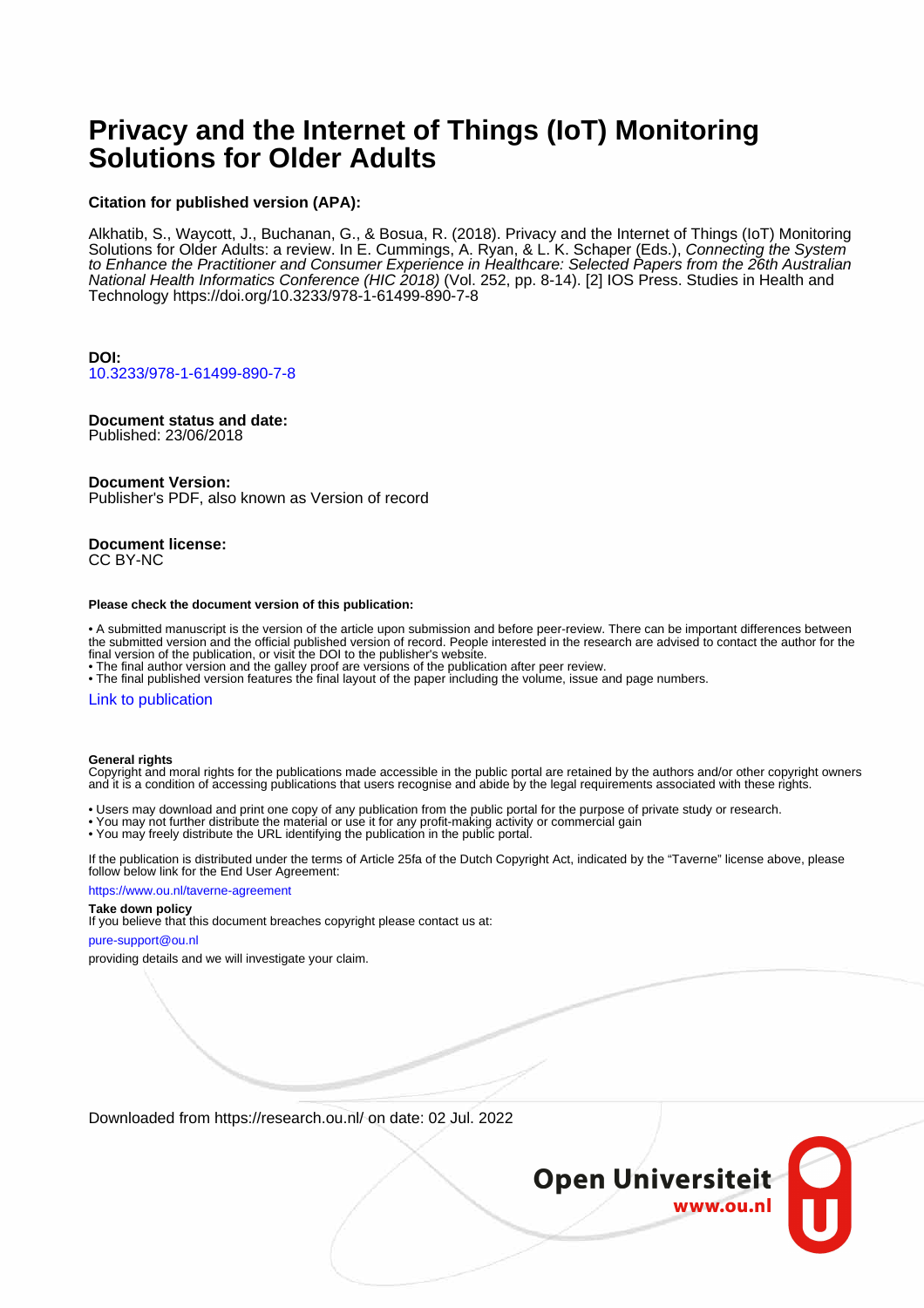*Connecting the System to Enhance the Practitioner and Consumer Experience in Healthcare E. Cummings et al. (Eds.) © 2018 The authors and IOS Press. This article is published online with Open Access by IOS Press and distributed under the terms of the Creative Commons Attribution Non-Commercial License 4.0 (CC BY-NC 4.0).*

## *doi:10.3233/978-1-61499-890-7-8*

# Privacy and the Internet of Things (IoT) Monitoring Solutions for Older Adults: A Review

## Sami ALKHATIB<sup>a, 1</sup>, Jenny WAYCOTT<sup>a</sup>, George BUCHANAN<sup>a</sup> and Rachelle BOSUAa a  *Computing and Information Systems, The University of Melbourne*

**Abstract.** The rapid increase in the number of older adults in developed countries has raised concerns about their well-being and increasing need for healthcare. New technologies, including Internet of Things, are being used to monitor older adults' health and activities, thus enabling them to live safely and independently at home as they age. However, Internet of Things monitoring solutions create privacy challenges that need to be addressed. This review examines how privacy has been conceptualised in studies proposing new Internet of Things solutions for monitoring older adults. The literature reviewed mostly links privacy with information security and unauthorised accessibility threats. There is a limited consideration of other aspects of privacy such as confidentiality and secondary use of users' information. We argue that developers of Internet of Things solutions that aim to monitor and collect health data about older adults need to adopt an expanded view of privacy. This will ensure that safeguards are built in to Internet of Things devices to protect and maintain users' privacy while also enabling the appropriate sharing of data to support older adults' safety and wellbeing.

**Keywords.** Internet of Things, aged care, privacy, monitoring

## **Introduction**

-

In Western countries, more people tend to live alone in their homes as they age rather than living with family members [1] or in residential care facilities. This trend presents an opportunity for new technologies to facilitate the provision of healthcare services to older adults [2]. Aged care monitoring solutions utilise new technologies including Internet of Things (IoT) to remotely monitor older adults' activities, health status and safety in and around their homes [3]. IoT enables physical objects to act smartly by equipping objects with computing resources and sensors; this empowers physical objects to autonomously sense and collect data from individuals and their surrounding environment as well as to transfer these data via the Internet.

Despite the potential benefits of IoT-based aged care monitoring solutions, these devices raise serious concerns about older adults' privacy. Monitoring solutions are designed to operate in older adults' homes, which are private places [4]. Collecting and sharing data is a core function of these monitoring solutions, but this function gives rise to potential threats to older adults' privacy; the devices may collect and share information

<sup>&</sup>lt;sup>1</sup> Corresponding Author.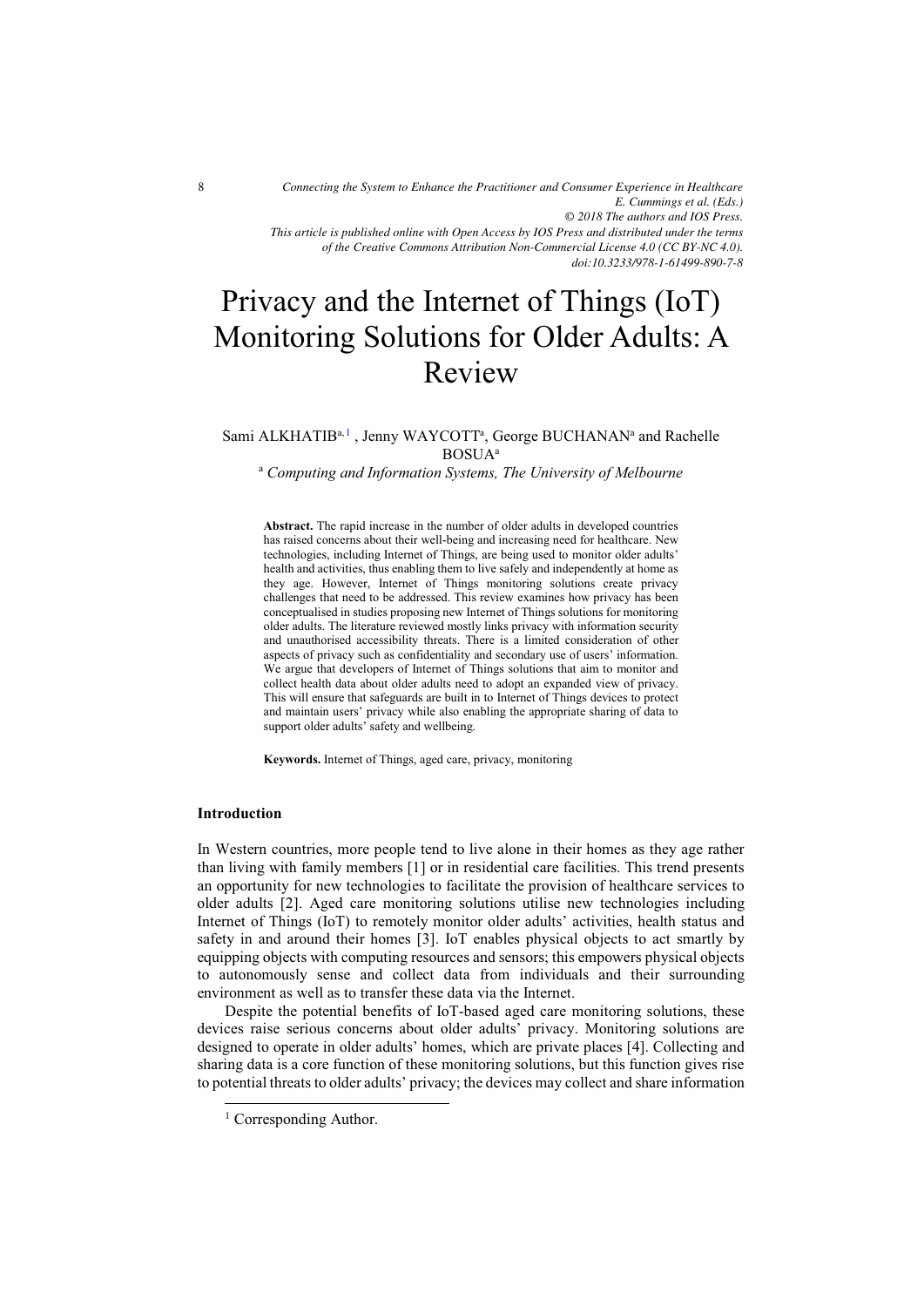unauthorised third parties. Any violation to the older adults' privacy might enhance the risks of dignitary, monetary, or physical harms to occur for them [5]. Therefore understanding how to address and protect privacy in IoT monitoring devices is an important consideration.

## **1. Study Aims**

Privacy is a human right, but is inevitably threatened when technologies are used to monitor people's health and wellbeing. Aged care monitoring is an area where privacy is particularly complex. While researchers have investigated users' concerns about privacy [6], little is known about how developers conceive of privacy. Developers' conceptualisations of privacy play an important role in determining how privacy is addressed. This study aims to gain an initial understanding of the privacy issues that IoT developers are concerned about, by analysing how privacy is addressed in published studies that describe the development of IoT aged care monitoring solutions.

## **2. Methodology**

## *2.1. Literature Search*

The literature search focused on academic literature published between 2010 and 2017. Google Scholar and the university library search engines were the main sources for the literature searched. A search string containing the following keywords with Boolean operators "OR", "AND" was used: Privacy AND ("Older adults" OR "Aging adults" OR Elderly OR "Older population" OR "Older people" OR "Older society") AND ("Internet of Things" OR "Ambient Assisted Living" OR Pervasive OR Ubiquitous OR "Body Sensor") AND (Health OR Healthcare) AND (Monitoring OR Surveillance). The initial search identified 200 papers that were downloaded for primary screening. Based on abstracts and keywords used in these studies, 132 papers were primarily selected. The references used in the selected studies were checked, resulting in 25 more relevant studies. A total of 157 papers were downloaded for secondary screening.

Following closer inspection, 74 papers were excluded according to the following criteria: 1) studies that were poorly written, 2) studies not published in peer-reviewed journals or conference proceedings, 3) studies not written in English, 4) studies that mentioned privacy but did not highlight it as a challenge that needed to be addressed, and 5) papers that discussed the issues but did not describe new aged care monitoring solutions. The final number of papers that were eligible for in-depth content analysis was 29 studies, all of which proposed devices, architectures, frameworks and protocols in the field of IoT-based aged care monitoring.

## *2.2. Content Analysis*

The 29 eligible papers were subjected to a summative content analysis. This approach aims to identify and quantify certain words or content in text with the purpose of understanding the context of the used words [7]. The content analysis started by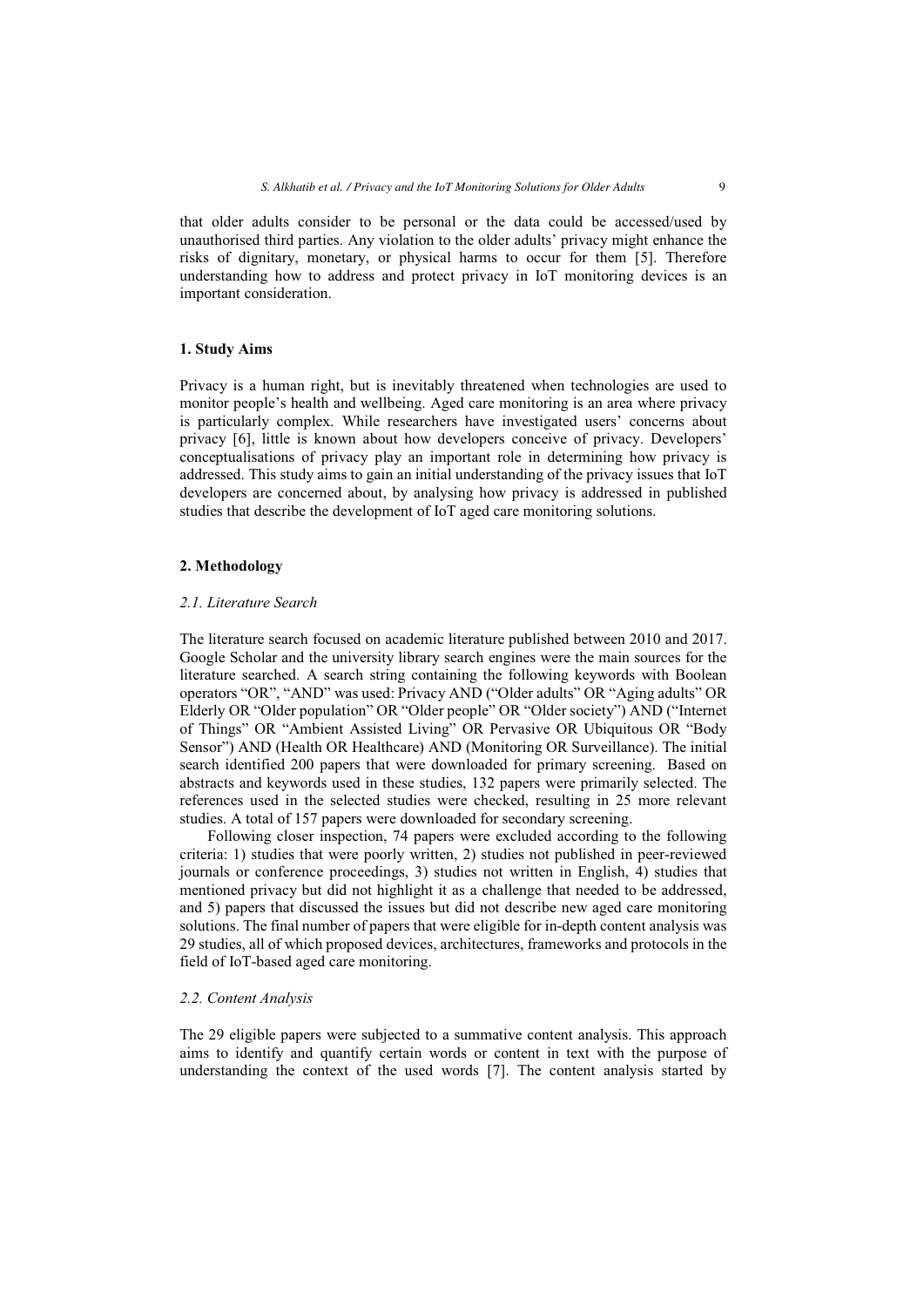searching for occurrences of the term privacy and identifying alternative terms used to describe privacy. Conceptual themes were created based on the identified alternative terms and the occurrences of these alternative terms from the reviewed studies.

## **3. Findings**

The findings are presented as conceptual themes which emerged from the analysis, in a descending order according to the number of occurrences in the reviewed studies.

## *3.1. Data Security*

Nineteen papers highlighted data security as a threat to users' privacy. The sensitive nature of health information such as personal, medical, or human vital parameters imposes securing these data during their collection, transmission and even their storage [8]. Any anomalous events during these processes like intercepting transferred data by malicious users [9], will be considered as eavesdropping [10] or as an unauthorised access to user's data [11]. Many studies (e.g.  $[11, 12, 13]$ ) proposed solutions that focus on protecting communicated and stored data against security threats such as impersonation, replay, man-in-the-middle, and modification attacks [ 11] by improving robust security models [ 13] that employ cryptographic and encryption algorithms.

## *3.2. Data Accessibility*

Fourteen papers mentioned the need to limit access to data only to authorised people and services; not being able to do this was considered a privacy threat. Although data accessibility could be considered part of data security, some of the reviewed studies differentiated between both issues. Data security focuses on protecting data from malicious attacks. Meanwhile, data accessibility is related more to the mechanisms and policies applied in order to regulate stakeholders' access to users' data.

Access to users' data should only be granted to legitimate stakeholders such as caregivers or medical professionals by implementing authentication [14] or access control mechanisms [15, 16]. For instance, Costa et al [17] applied user and password tokens to secure data channels and assure that information about a specific individual was directed only to the appropriate caregiver. Yu et al [18] suggested that user's stored data should be invisible unless a permission to access it has been given by the data owner. Users should also have the ability to restrict data access to only those parts of data that are needed to accomplish a predetermined purpose [19].

## *3.3. Breach of Confidentiality*

Six papers considered breach of confidentiality as a threat to users' privacy that needs to be addressed. Breach of confidentiality is an unauthorised revelation of a user's information that violates the "trust" [5] given by users to service providers for protecting their own information. When users agree to use a particular service, this initiates a relationship based on trust. The trust stipulates that service providers should secure users' data and should allow only legitimate stakeholders to access it. The failure of this will result in a violation to the trust given by users to service providers and may result in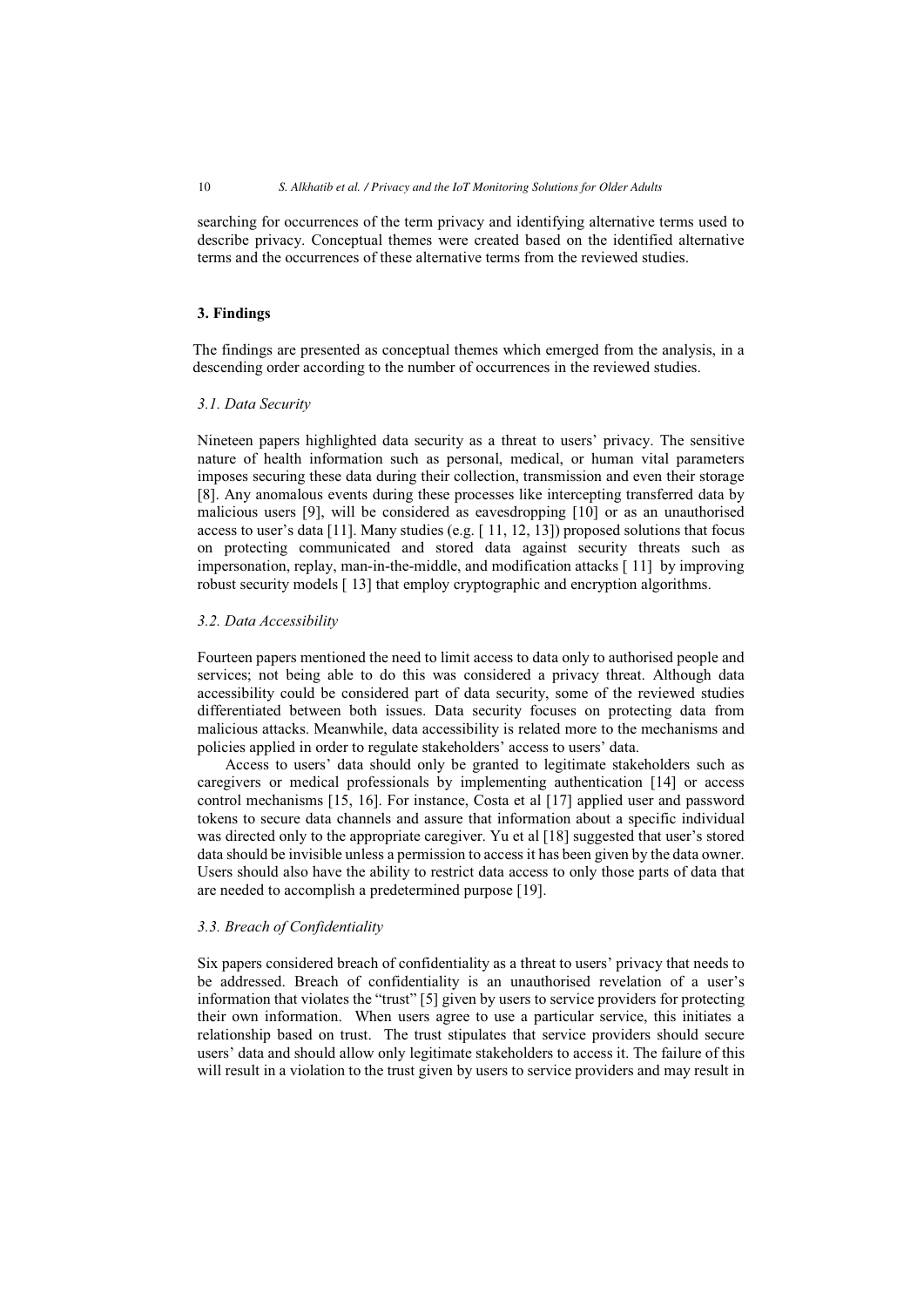leakage of their own data. For instance, Elkhodr et al [8] and Ogunduyile et al [14] mentioned that privacy involves the confidentiality of patient's data and the assurance that no information leakage from the users' data records is feasible. Su and Chiang [15] highlighted information confidentiality as a security concern, and defined it as the need to protect stored personal data from unauthorised access and manipulation.

#### *3.4. Identification*

Identification has been highlighted in six papers. Identification enables us not only to confirm the identity of a person, but also to discover other true information about that specific person [5]. Being able to connect data to an individual could be against individual's will, as this data may reveal true information about them that individuals consider private and do not want to share [5].

Malicious security attacks, weak access control mechanisms or confidentiality issues may lead to unauthorised access to different pieces of users' data collected and stored by aged care monitoring solutions. One example is inference attacks that could be used by malicious users to analyse users' data in order to learn or identify sensitive user behaviors that are considered by users private [20].

Aged care monitoring solutions employ different types of sensors to collect various personal data. As an example, biometric and location sensors are employed to collect sensitive vital parameters and to track the location or the places visited by users [21]. Having the ability to access users' data collected by monitoring solutions raises serious concerns about their privacy; this data has the potential to reveal much more about a person than just their medical conditions [21]. For instance, in the previous scenarios, having the ability to access user's data reveals the different locations that users visit which could be against the user's will.

#### *3.5. Surveillance and Intrusion*

Six papers mentioned surveillance and intrusion as an issue that affects user's privacy. Surveillance is to watch, listen or record individual's data that might occur without a person's knowledge or consent [5]. Intrusion is to disturb a person's preference of solitude [5] and is seen to be more related to the user's physical privacy.

Five papers out of six described monitoring solutions that use surveillance cameras, microphones and vision sensors as intrusive to user's privacy and hence were combined in this study in one category. Verbal surveillance in IoT aged care monitoring could lead to recording of conversations that users believe to be private [22]. Moreover, older adults described surveillance as "intrusive" as it interferes with their daily activities [23]. Older adults should be informed whenever information they perceive to be private is recorded and transmitted [22]. Therefore, older adults may not accept monitoring solutions that employ surveillance cameras, [24] or microphones.

## *3.6. Data Secondary Usage*

Using personal data for a different purpose, without consent is considered to be a secondary usage of data [5] and has been mentioned as a privacy threat in three papers. One example of data secondary usage is employing the data collected by monitoring devices that contains sensitive health data in advertisement services [19]. The advertisement agencies might use this data to build insights about the user's health status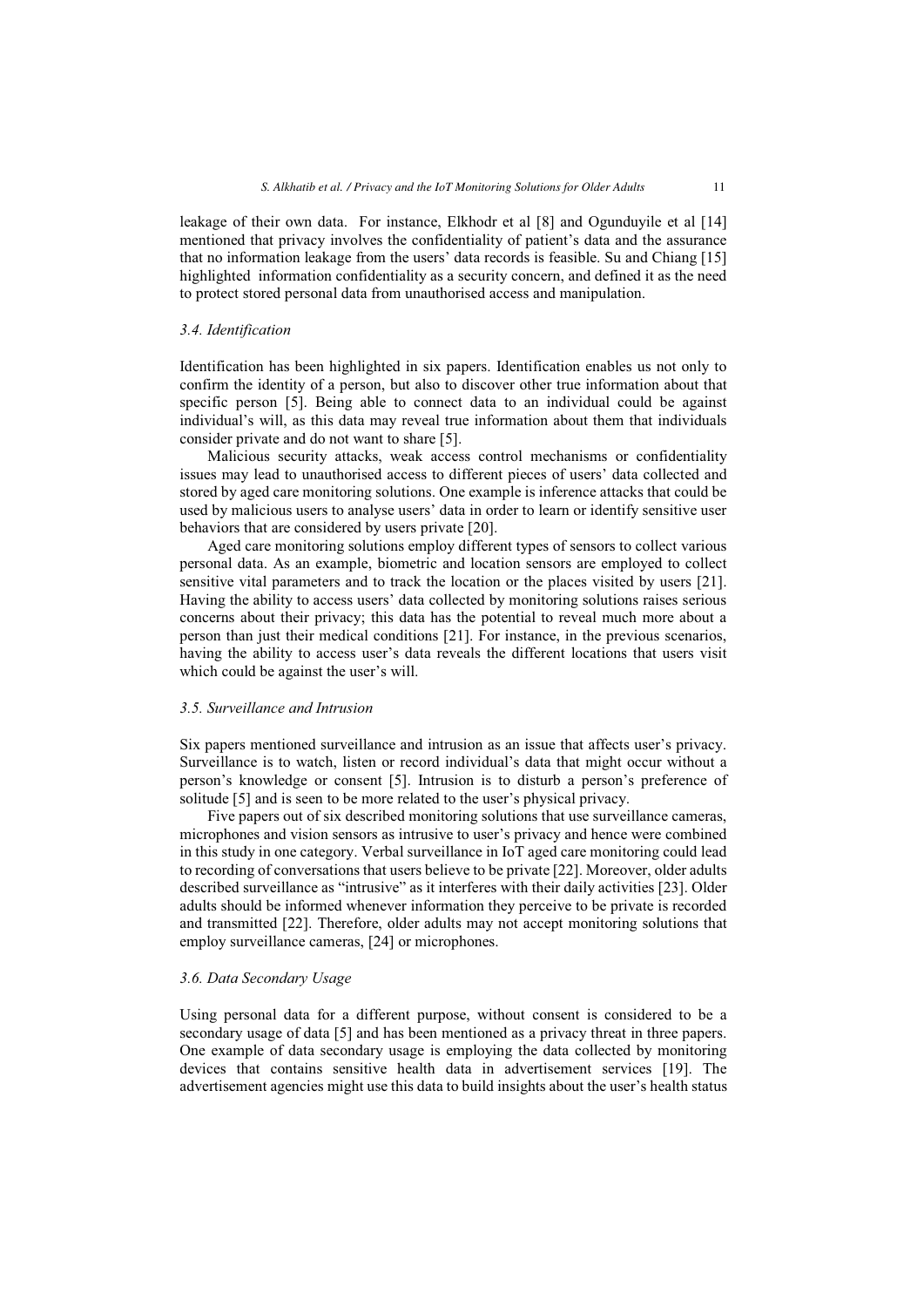and target them with related marketing campaigns [25]. Therefore, only authorised advertisement services should be able to access data and send users health- related advertisements based on it [26].

The lack of control or transparency over access to users' data might result in concerns about who the data might be given to and whether it will be misused [19]. This creates a sense of feeling vulnerable and uncertain [5]. The lack of adherence to users' concerns related to any illegal or unintended uses of personal data could result in undesired consequences such as the rejection of their services or costly lawsuits [19].

#### **4. Discussion**

While each reviewed study proposed a solution to protect users' privacy, no clear method on how the developers of these solutions reached their understanding of privacy has been identified. Only one study relied on a privacy theory, "Privacy by design," [27] and defined its principles as rules that govern the development and design of its proposed solution [21]. This raises questions about how developers reach their understanding of privacy and thus propose solutions for it.

Furthermore, most of the reviewed studies focused on addressing privacy by proposing solutions for data security threats. Although data security is a fundamental principle in protecting users' privacy [28, 29], focusing only on security solutions to protect privacy is considered insufficient [ 8]. A user's privacy could be affected by many threats and solutions should not focus on only a few threats. For instance, none of the reviewed studies highlighted the storage life-time of the user's data collected by monitoring solutions. The longer the data remains stored the greater likelihood of exposure to attacks. User's data should be retained only as long as necessary to fulfill the purposes for which it was collected, and then securely destroyed [27].

Given th[e General Data Protection Regulation](https://gdpr-info.eu/) (GDPR) has just come into effect in the EU, this could be considered as a step forward towards creating legal systems to enforce building a more trusted, secure and resilient monitoring devices where older adults privacy is protected. The GDPR covers broad privacy aspects such as affording individuals' explicit control over their personal information and imposing robust security and access control measurements on user's sensitive information.

## **5. Conclusion**

This review found there is no profound understanding of the notion of privacy in the development community. The developers operationalize a narrow view of privacy by focusing on some privacy aspects and ignoring other important aspects. Thus, developers need to adopt an expanded view of privacy by focusing on different privacy issues associated with the use of aged care monitoring devices. Moreover, it is important to conduct empirical studies to further explore older adults' privacy concerns and the limitations in the proposed monitoring solutions in addressing these concerns. Involving older adults to provide insights into privacy issues in aged care monitoring solutions will help proactively detect and address privacy issues by proposing solutions that reflect the developers' and the older adults' perspectives.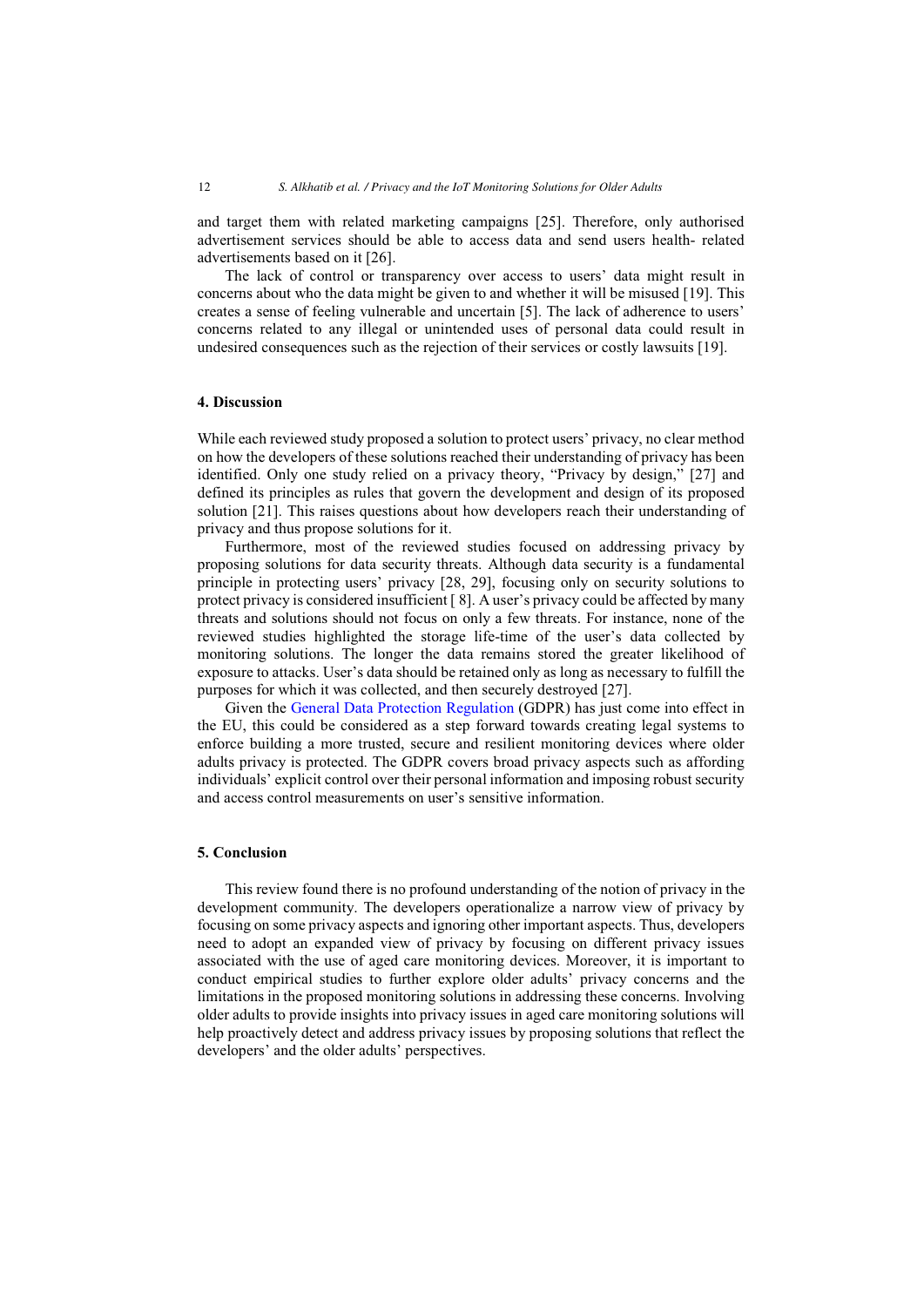#### **References**

- [1] J. Gaymu & S. Springer, Living conditions and life satisfaction of older Europeans living alone: a gender and cross-country analysis. Ageing & Society, 30(7), (2010), 1153-1175.
- [2] F. Jimenez & R. Torres, Building an IoT-aware healthcare monitoring system. In Chilean Computer Science Society (SCCC), 2015 34th International Conference of the IEEE, (2015), 1-4.
- [3] A. Sixsmith, Technology and the challenge of aging. In Technologies for Active Aging, Springer US, (2013), 7-25.
- [4] B. D Mittelstadt, N. B. Fairweather, N. McBride & M. Shaw, Privacy, risk and personal health monitoring, In ETHICOMP 2013 conference proceedings, (2013), 340-351.
- [5] D.J. Solove, Understanding privacy,  $(2008)$ .
- [6] R. Steele, A. Lo, C. Secombe & Y. K. Wong Elderly persons' perception and acceptance of using wireless sensor networks to assist healthcare. International journal of medical informatics, 78(12), (2009), 788- 801.
- [7] H. F. Hsieh & S. E. Shannon, Three approaches to qualitative content analysis, Qualitative health research, 15(9), (2005), 1277-1288.
- [8] M. Elkhodr, S. Shahrestani & H. Cheung, Ubiquitous health monitoring systems: Addressing security concerns, Journal of Computer Science, 7(10), (2011).
- [9] A. J. Jara. M. A. Zamora-Izquierdo & A. F. Skarmeta, Interconnection framework for mHealth and remote monitoring based on the internet of things, IEEE Journal on Selected Areas in Communications, 31(9), (2013), 47-65.
- [10] P. Gope & T. Hwang, BSN-Care: A secure IoT-based modern healthcare system using body sensor network, IEEE Sensors Journal, 16(5), (2016), 1368-1376.
- [11] C. K. Yeh, H. M. Chen & J. W. Lo, An authentication protocol for ubiquitous health monitoring systems, Journal of Medical and Biological Engineering, 33(4), (2013), 415-419.
- [12] R. Lu, X. Lin & X. Shen, SPOC: A secure and privacy-preserving opportunistic computing framework for mobile-healthcare emergency, IEEE Transactions on Parallel and Distributed Systems, 24(3), (2013), 614-624.
- [13] C. J. Su & C. Y. Chiang, IAServ: An intelligent home care web services platform in a cloud for agingin-place. International journal of environmental research and public health, 10(11), (2013), 6106-6130.
- [14] O. O. Ogunduyile, O. O. Olugbara, & M. Lall, Development of wearable systems for ubiquitous healthcare service provisioning, APCBEE Procedia, 7, (2013), 163-168.
- [15] C. J. Su & C. Y Chiang, Pervasive community care platform: Ambient Intelligence leveraging sensor networks and mobile agents, International Journal of Systems Science, 45(4), (2014), 778-797.
- [16] J. H. Abawajy & M. M. Hassan, Federated internet of things and cloud computing pervasive patient health monitoring system, IEEE Communications Magazine, 55(1), (2017), 48-53.
- [17] A. Costa, P. Novais & R. Simoes, A caregiver support platform within the scope of an ambient assisted living ecosystem, Sensors, 14(3), (2014), 5654-5676.
- [18] Z. Yu, Y. Liang, B. Guo, X. Zhou & H. Ni, Facilitating medication adherence in elderly care using ubiquitous sensors and mobile social networks. Computer Communications, 65, (2015), 1-9.
- [19] M. Henze, R. Hummen & K. Wehrle, The cloud needs cross-layer data handling annotations. In Security and Privacy Workshops (SPW), 2013 IEEE, (2013), 18-22.
- [20] S. Samarah, M. G. Al Zamil, A. F. Aleroud, M. Rawashdeh, M. F. Alhamid & A. Alamri, An Efficient Activity Recognition Framework: Toward Privacy-Sensitive Health Data Sensing, IEEE Access, 5, (2017), 3848-3859.
- [21] J. Pedraza, M. A. Patricio, A. De Asís & J. M. Molina, Privacy-by-design rules in face recognition system, Neurocomputing, 109, (2013), 49-55.
- [22] I. D. Addo, S. I. Ahamed, S. S. Yau & A. Buduru, Reference architectures for privacy preservation in cloud-based IoT applications. IJSC, 2(4), (2014).
- [23] F. Portet, M. Vacher, C. Golanski, C. Roux & B. Meillon, Design and evaluation of a smart home voice interface for the elderly: acceptability and objection aspects. Personal and Ubiquitous Computing, 17(1), (2013), 127-144.
- [24] K. R. Pragnya & J. K. Chaitanya, Wireless Sensor Network based Healthcare Monitoring System for Homely Elders. International Journal of Advances in Engineering & Technology, 6(5), (2013), 2078.
- [25] R.A. Spinello, Privacy rights in the information economy. Business Ethics Quarterly, 8(04), (1998), 723- 742.
- [26] Z. Pang, L. Zheng, J. Tian, S. Kao-Walter, E. Dubrova & Q. Chen, Design of a terminal solution for integration of in-home health care devices and services towards the Internet-of-Things, Enterprise Information Systems, 9(1), (2015), 86-116.
- [27] A. Cavoukian, Privacy by design. Take the challenge. Information and privacy commissioner of Ontario, Canada, (2009).